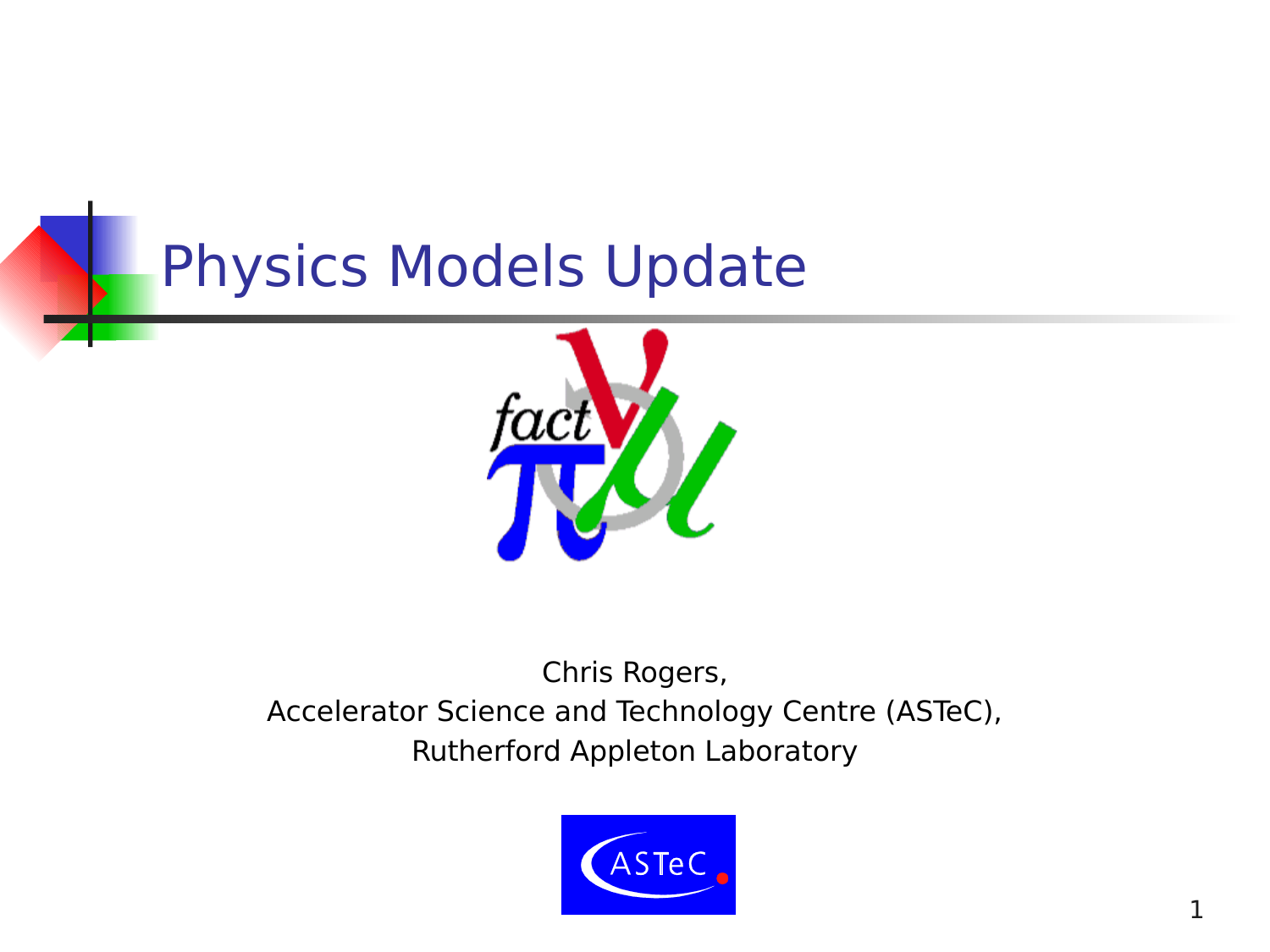# Physics model comparisons



- Last time I looked at physics models
	- G4beamline and ICOOL showed surprisingly wide variation from version to version
	- **Using nominally the same physics models**
- GEANT4 for latest version GEANT4.9.5 suggest their model has improved (included in G4BL 2.12 as default QGSP model)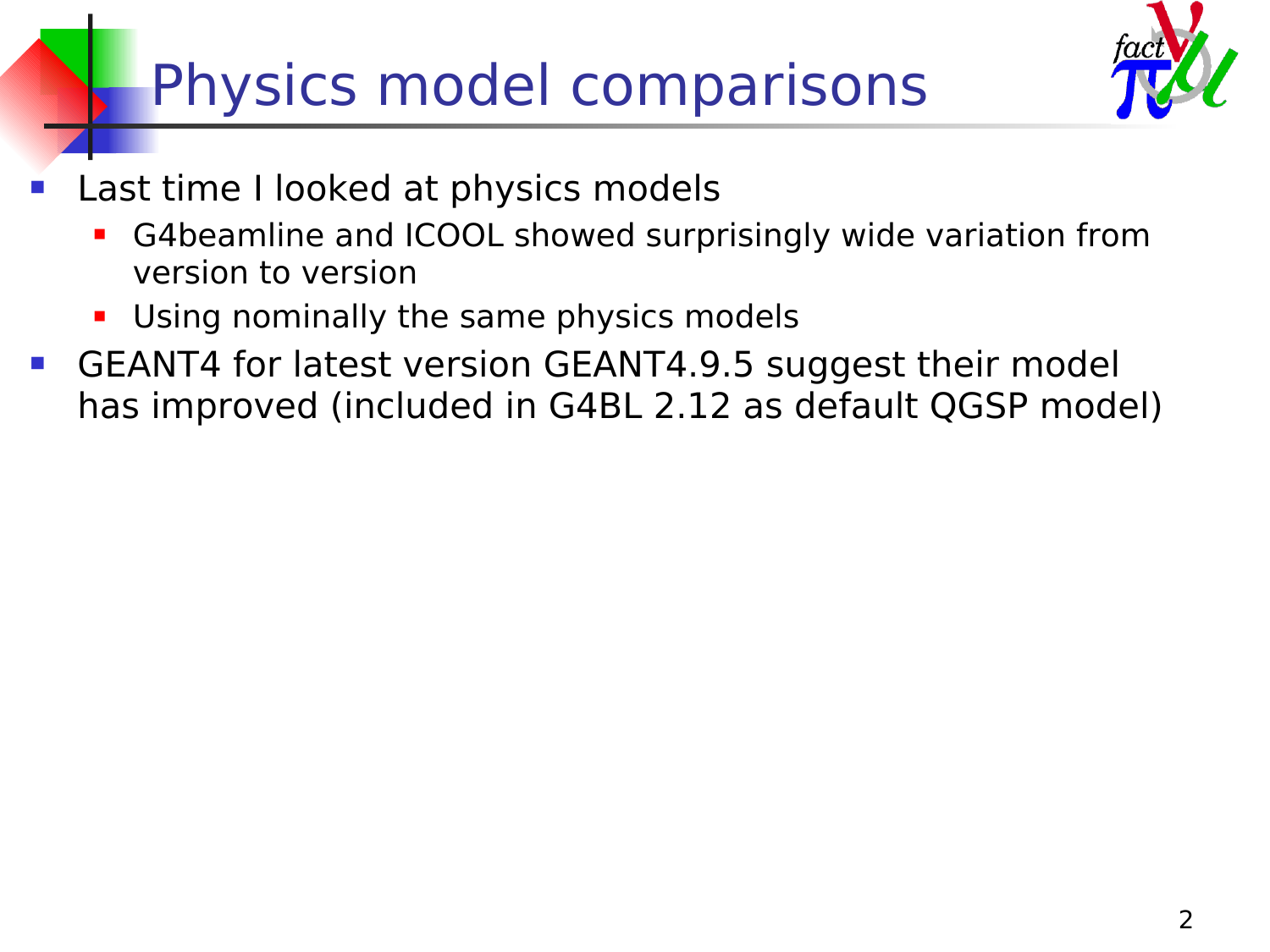# LiH - ICOOL



- ICOOL physics model is stable from 3.20 to 3.26
	- delev=2 straglev=5 scatlev=6
- **RMS/Mean is calculated for central 99% of the bunch** 
	- **-** Remove outliers to improve statistical stability



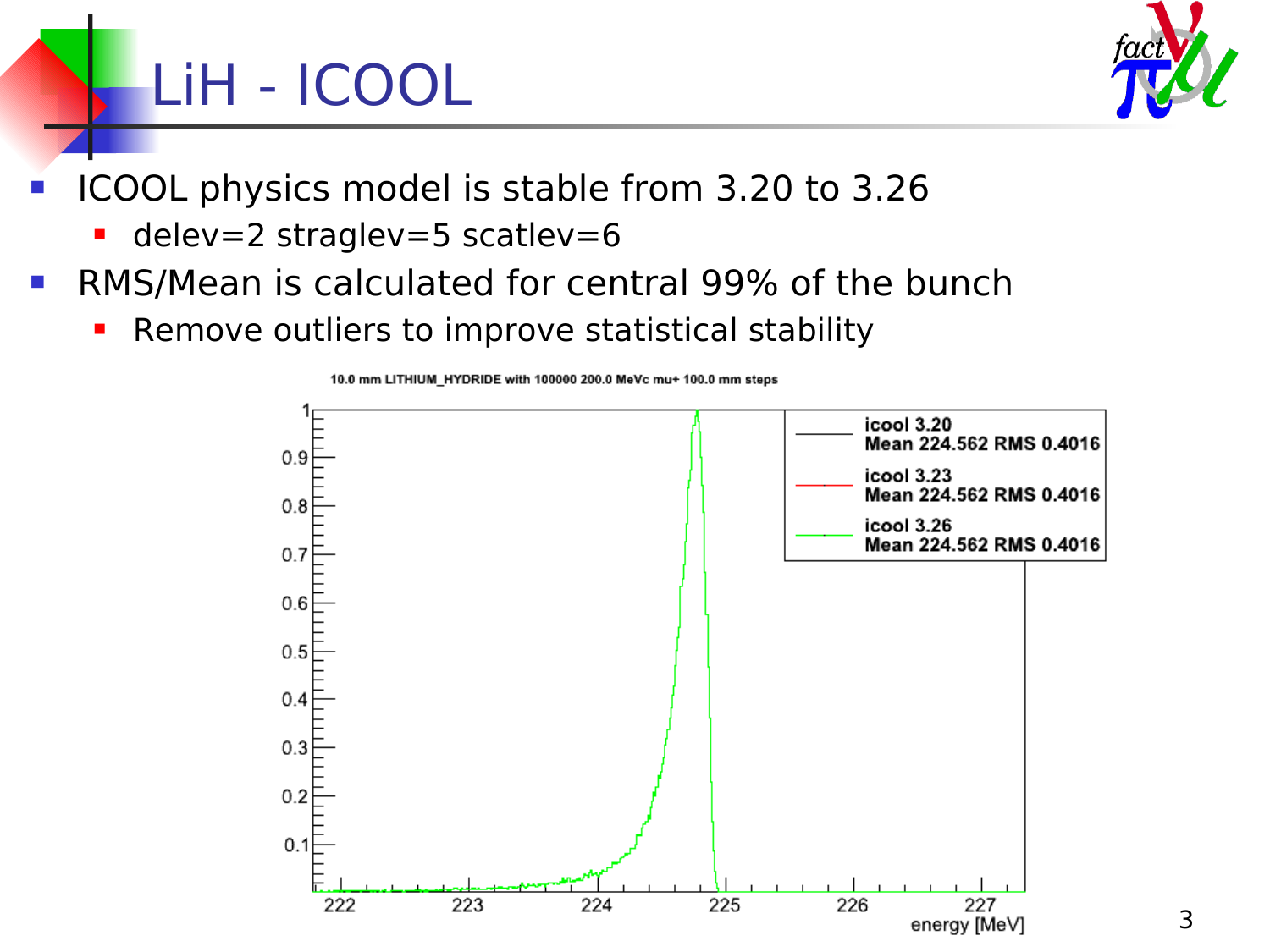



#### ICOOL physics model is stable from 3.20 to 3.26

10.0 mm LITHIUM\_HYDRIDE with 100000 200.0 MeVc mu+ 100.0 mm steps

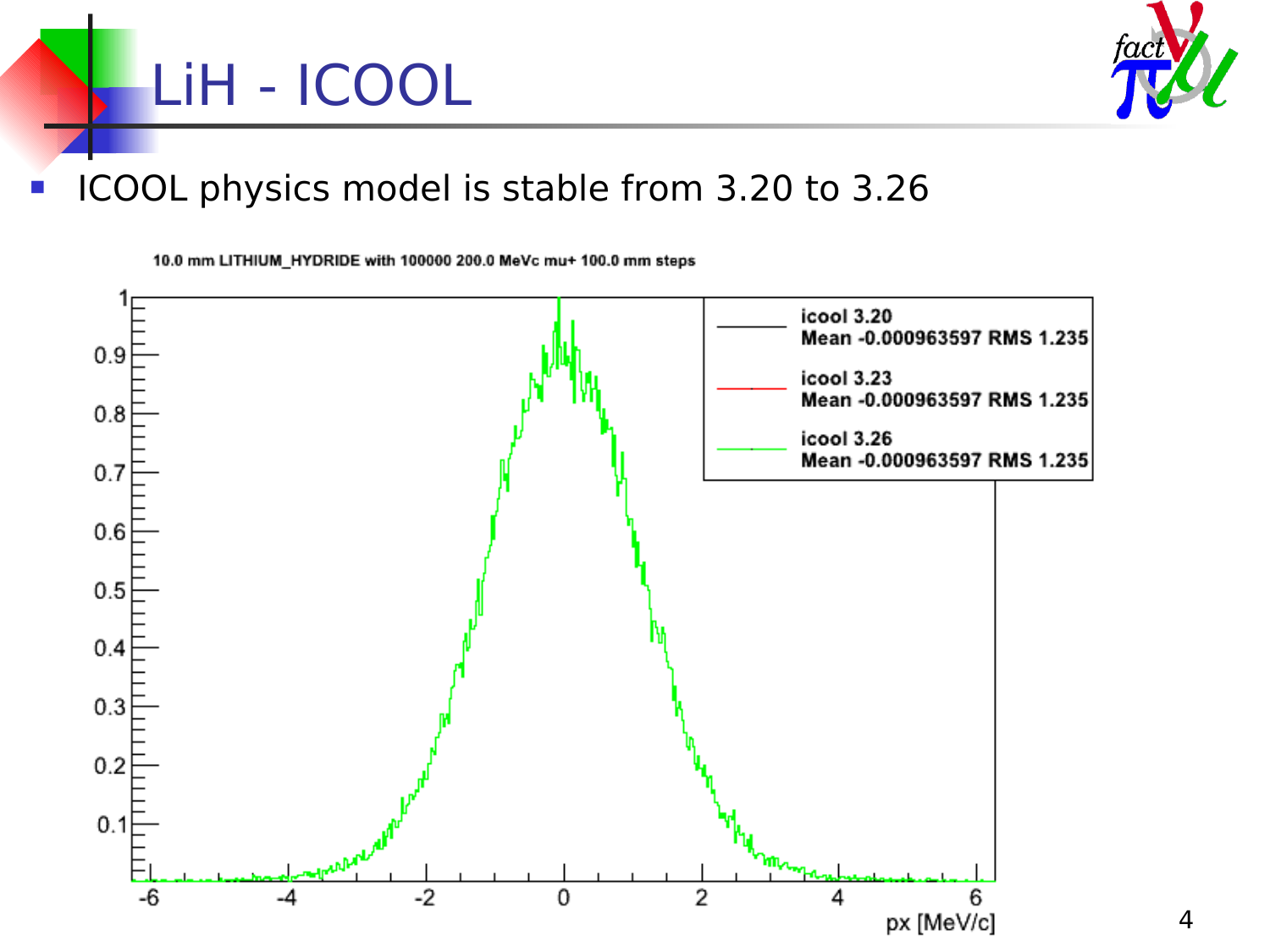

10 mm LiH, 100000 200 MeV/c mu+, energy, QGSP\_BIC

LiH - G4BL

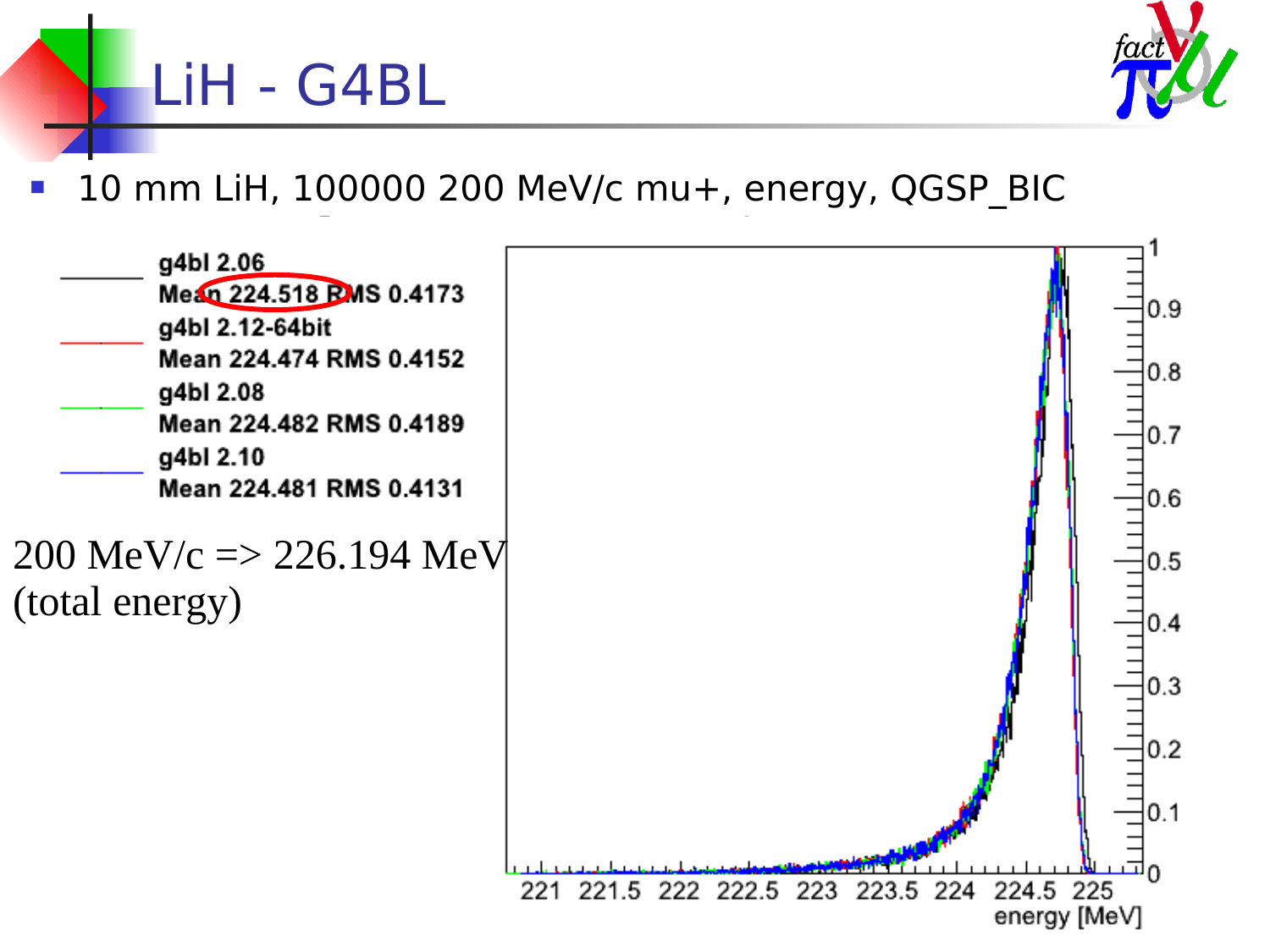

### 10 mm LiH, 100000 200 MeV/c mu+, px, QGSP\_BIC

q4bl 2.06 Mean 0.0042535 RMS 1.311 g4bl 2.12-64bit Mean 0.0101664 RMS 1.259 g4bl 2.08 Mean 0.00527031 RMS 1.27 g4bl 2.10 Mean 0.00423272 RMS 1.279

LiH - G4BL

- Equilibrium emittance  $\sim$  <d $\theta$ <sup>2</sup>/dz>/<dE/dz>
- G4BL 2.12-64bit will give an equilibrium emittance about 11% lower than G4BL 2.06

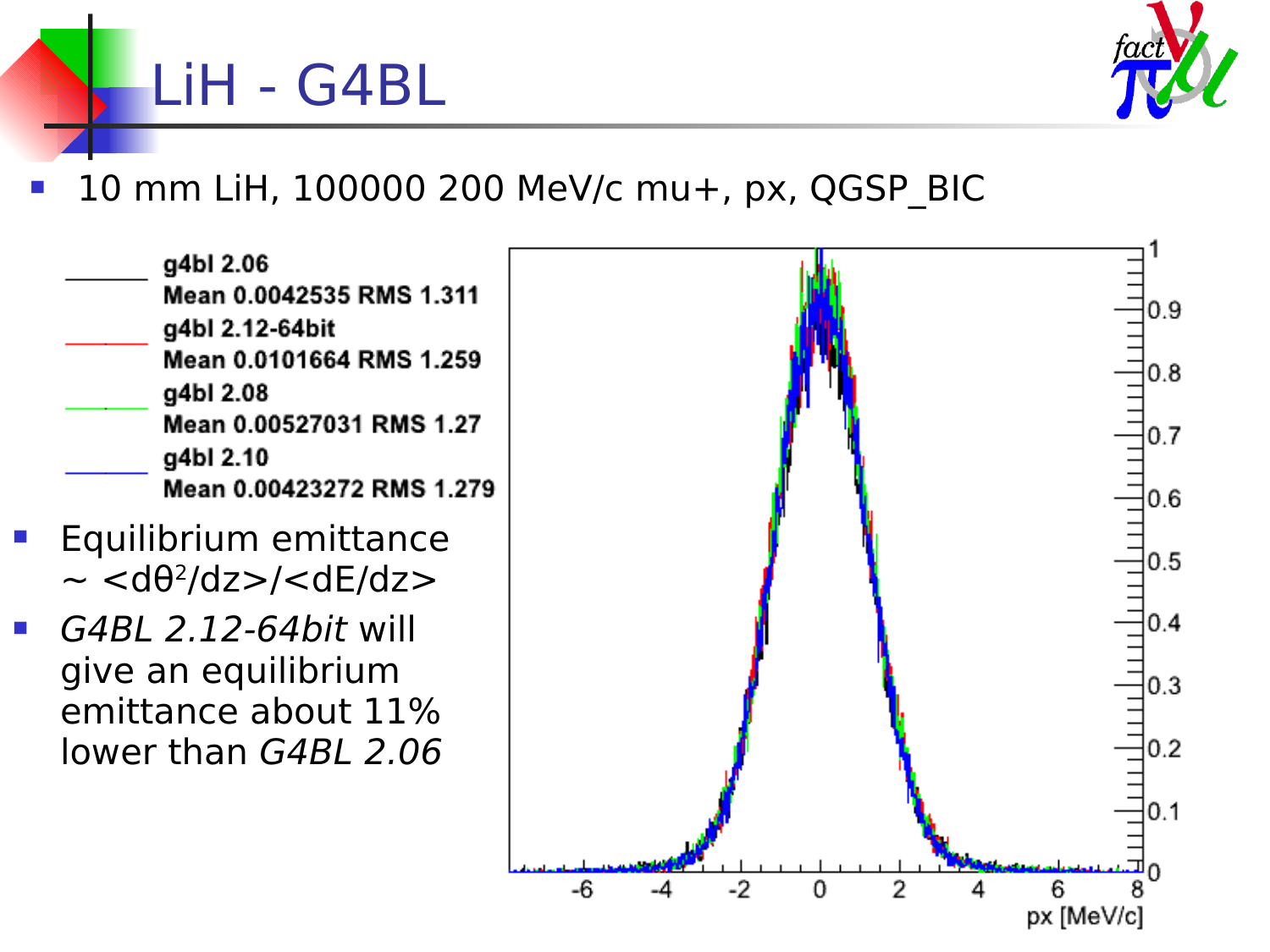## LiH – G4BL vs ICOOL



### 10 mm LiH, 100000 200 MeV/c mu+, energy

g4bl 2.12-64bit Mean 224.474 RMS 0.4152 g4bl 2.06 Mean 224,518 RMS 0.4173 icool 3.20 Mean 224,555 RMS 0.4258

**Difference in mean** dE/dz between ICOOL3.20 and G4BL 2.06 is about 2%

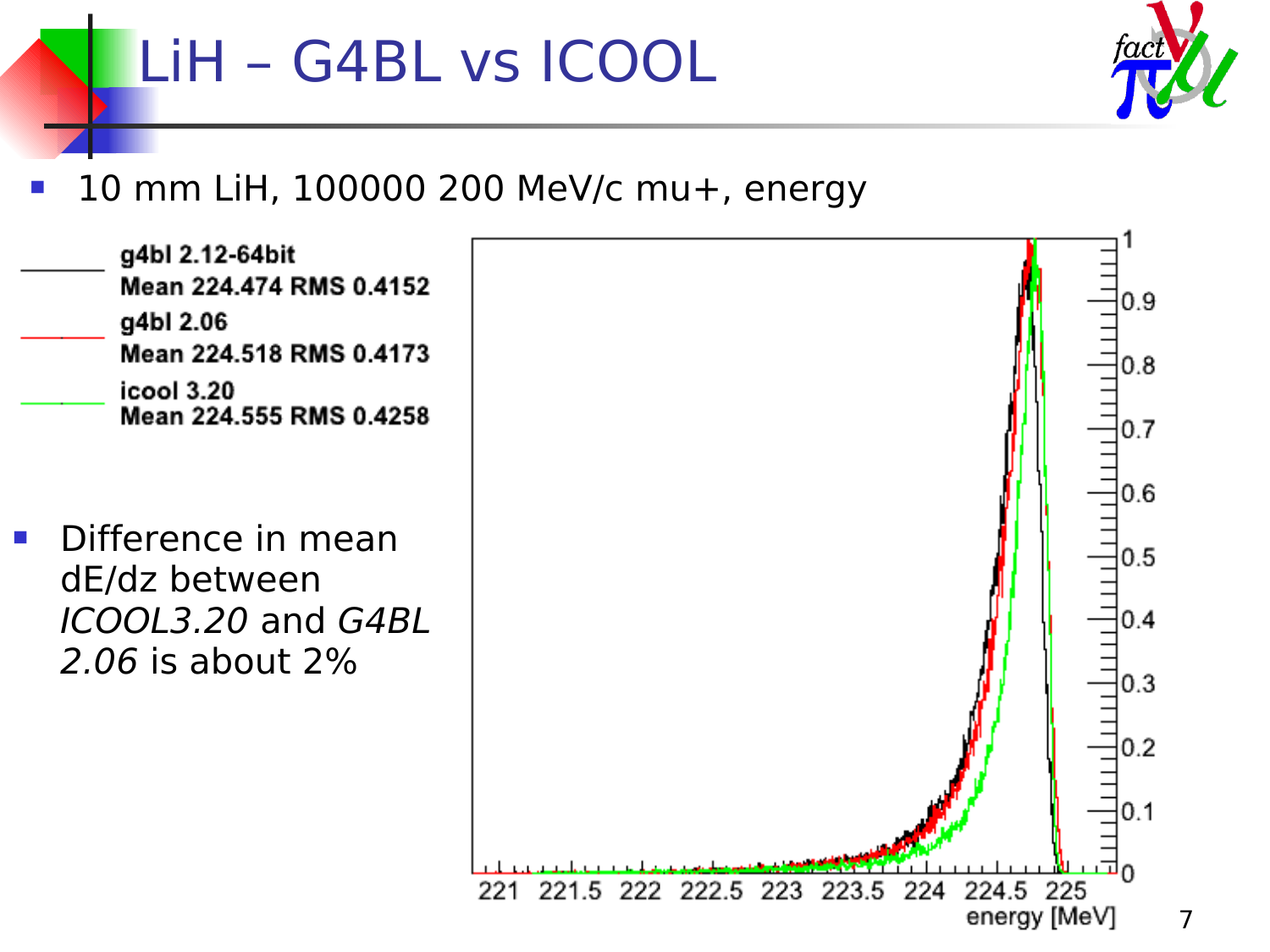## LiH – G4BL vs ICOOL



#### 10 mm LiH, 100000 200 MeV/c mu+, px



- Equilibrium emittance  $\sim$  <d $\theta$ <sup>2</sup>/dz>/<dE/dz>
- ICOOL 3.20 will give an equilibrium emittance about 8% lower than G4BL 2.06

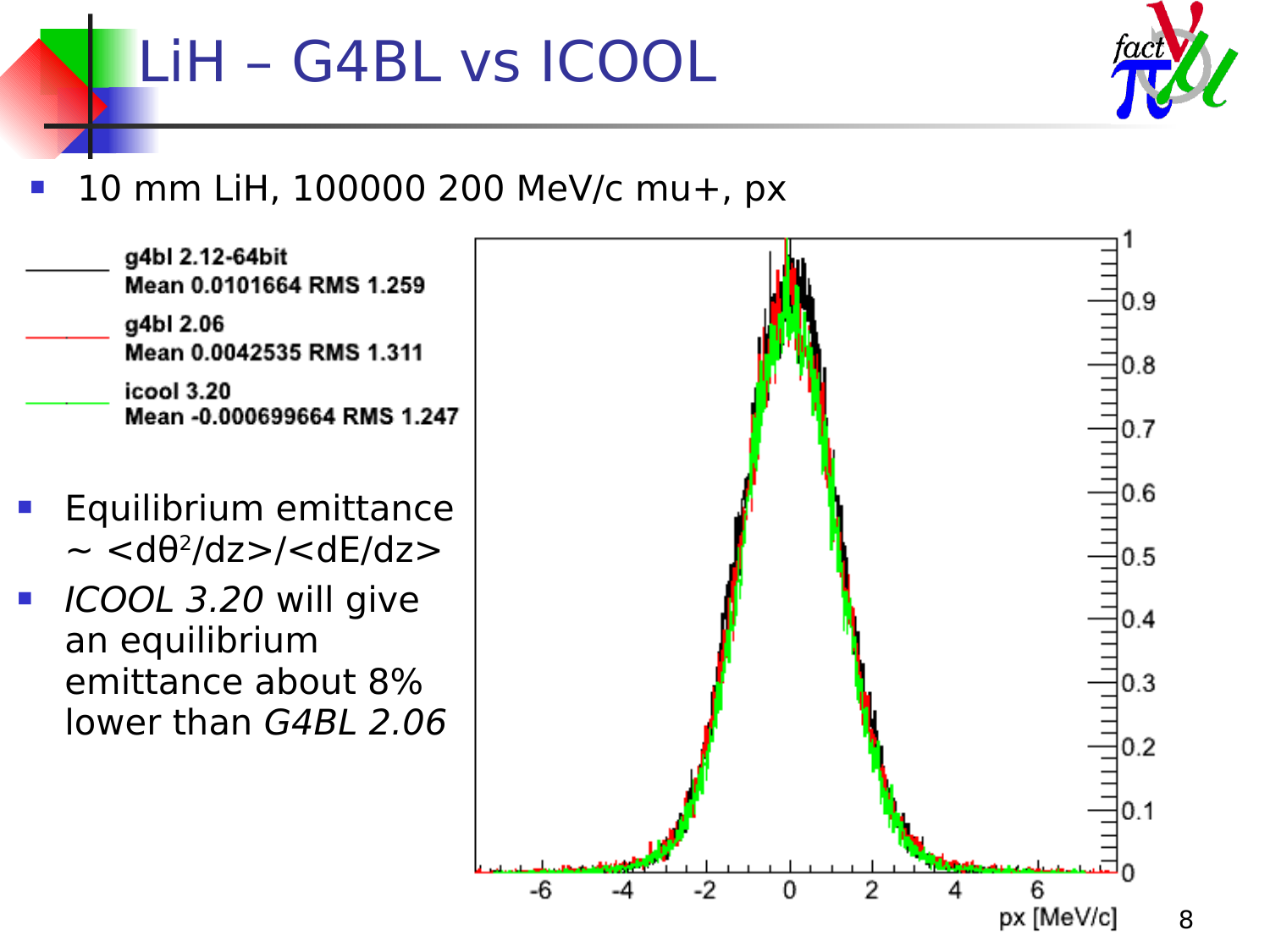



#### 0.5 mm Be, 10000 200 MeV/c mu+, energy  $\mathbb{R}^3$

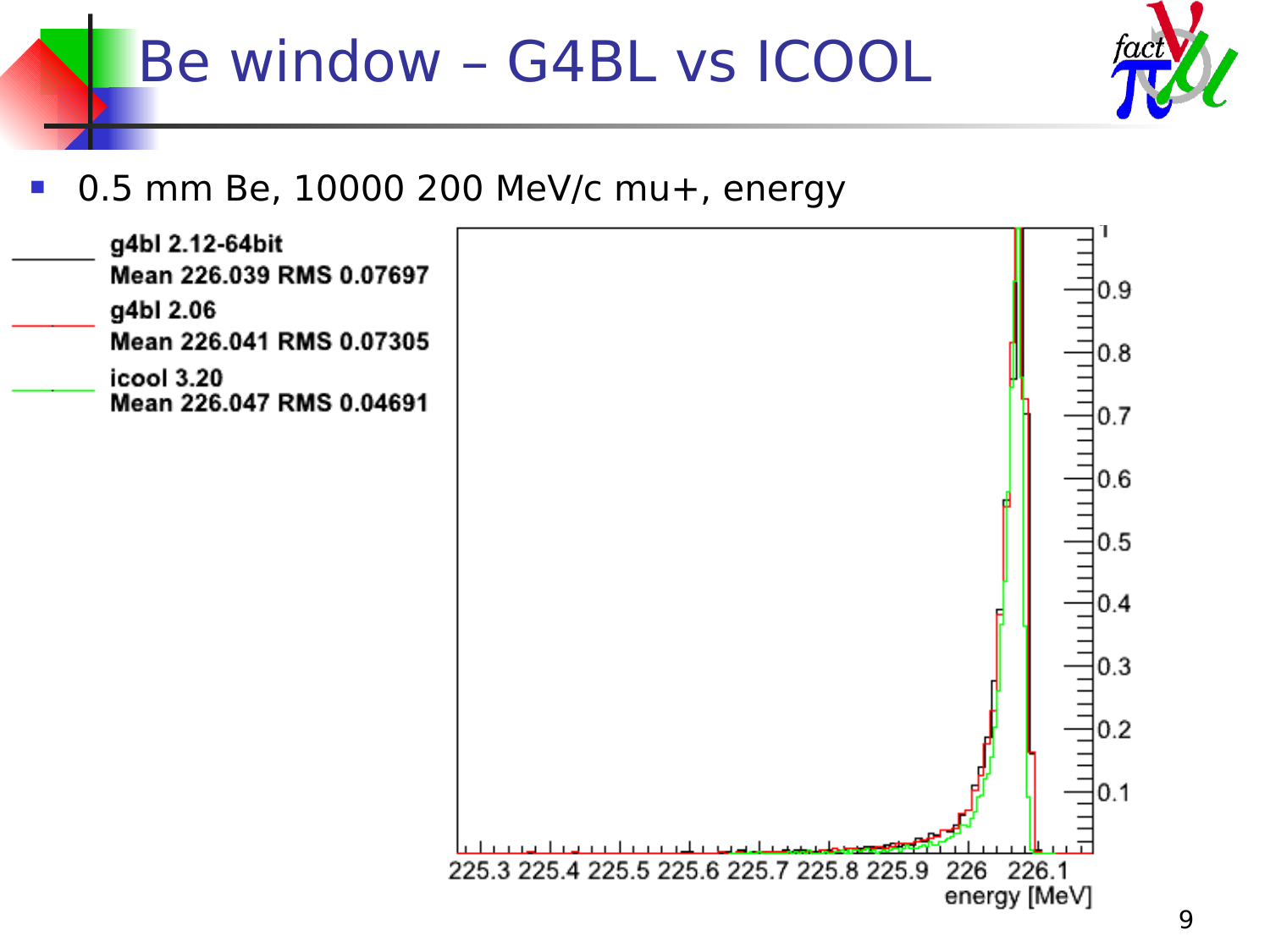### Be window - G4BL vs ICOOL



#### 0.5 mm Be, 10000 200 MeV/c mu+, energy

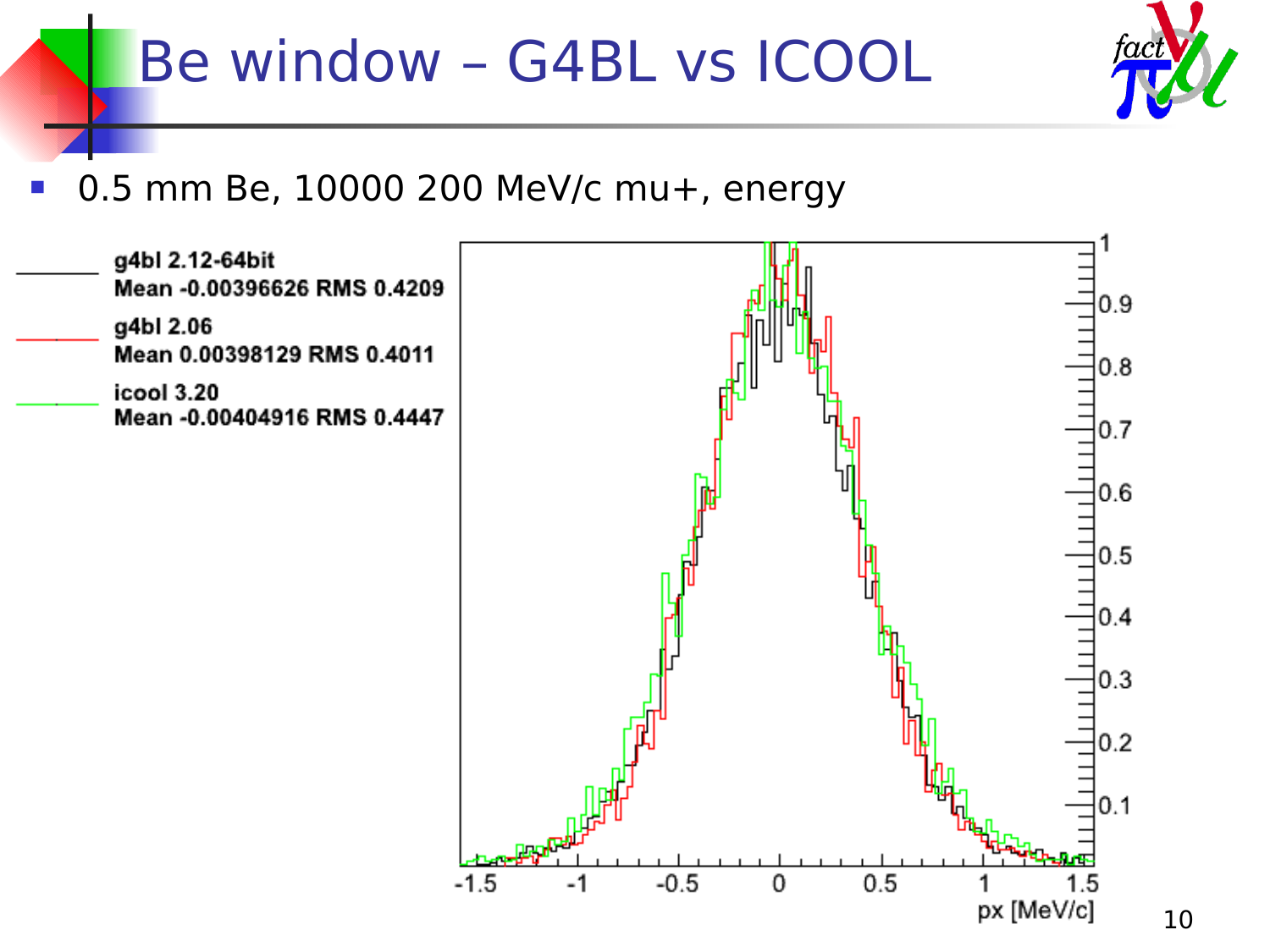### Be window - G4BL vs ICOOL



#### 0.5 mm Be, 10000 200 MeV/c mu+, energy

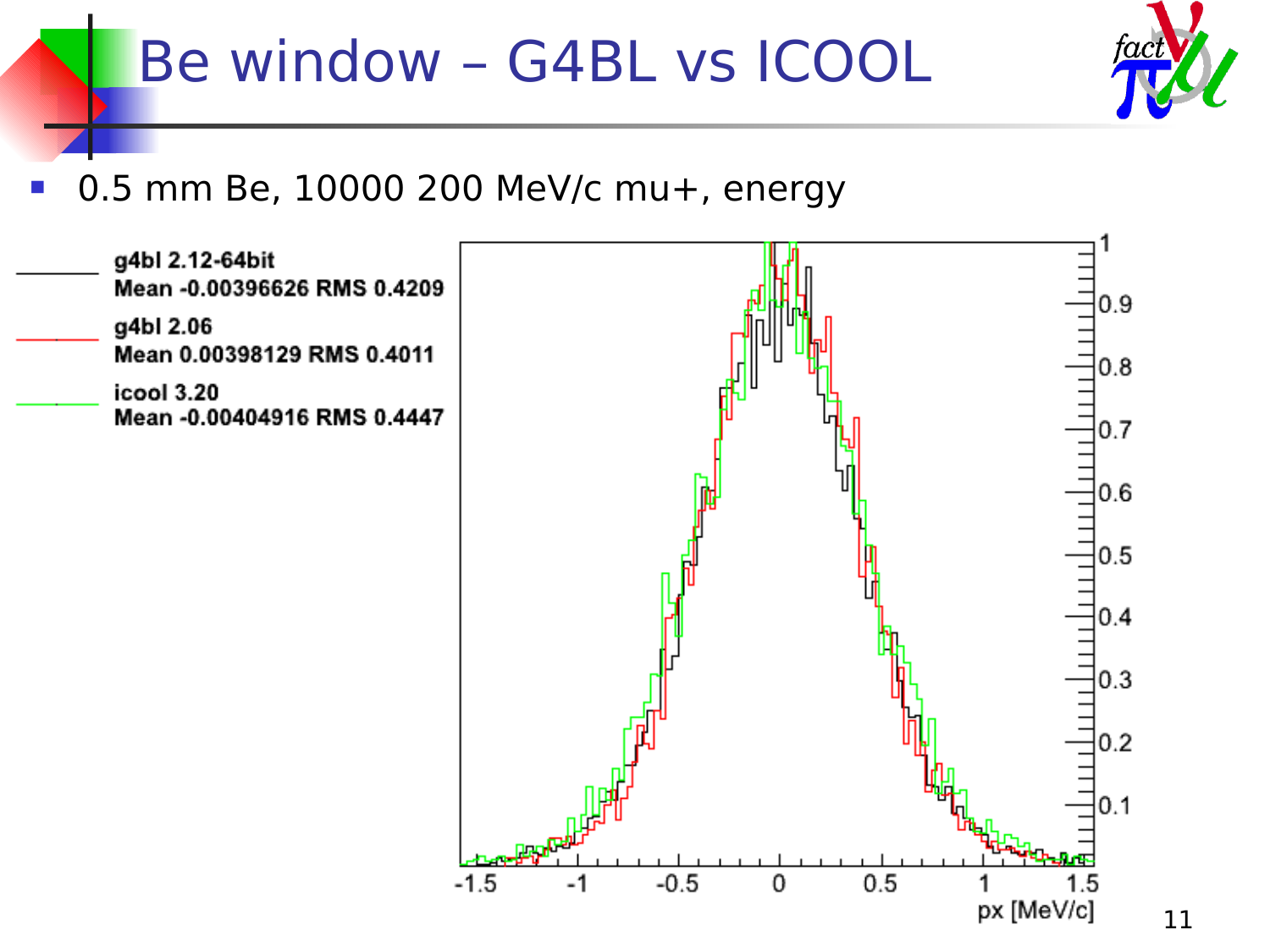### Be plug - G4BL vs ICOOL



100 mm Be, 10000 200 MeV/c mu+, energy

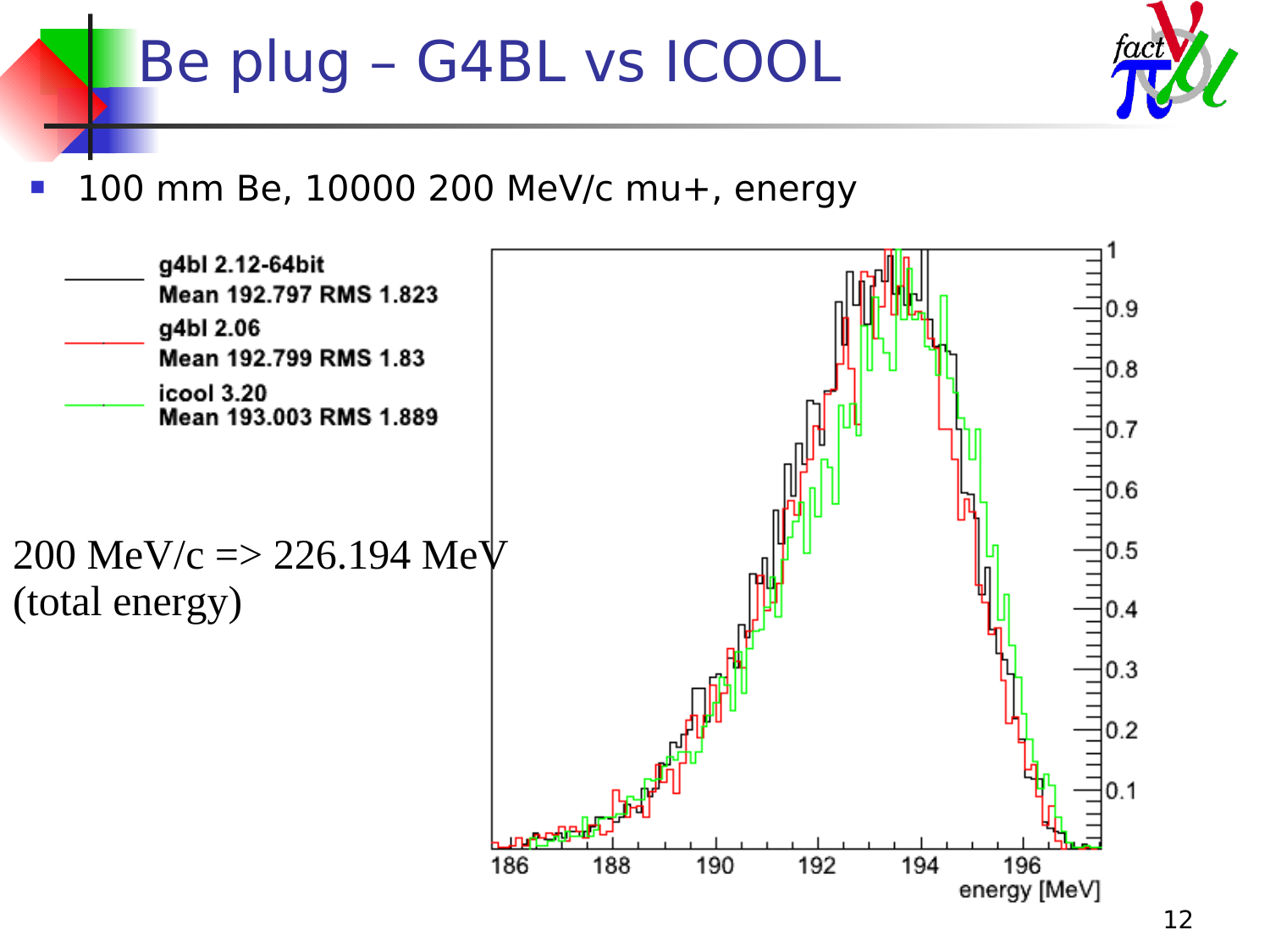### Be plug - G4BL vs ICOOL



#### 100 mm Be, 10000 200 MeV/c mu+, px



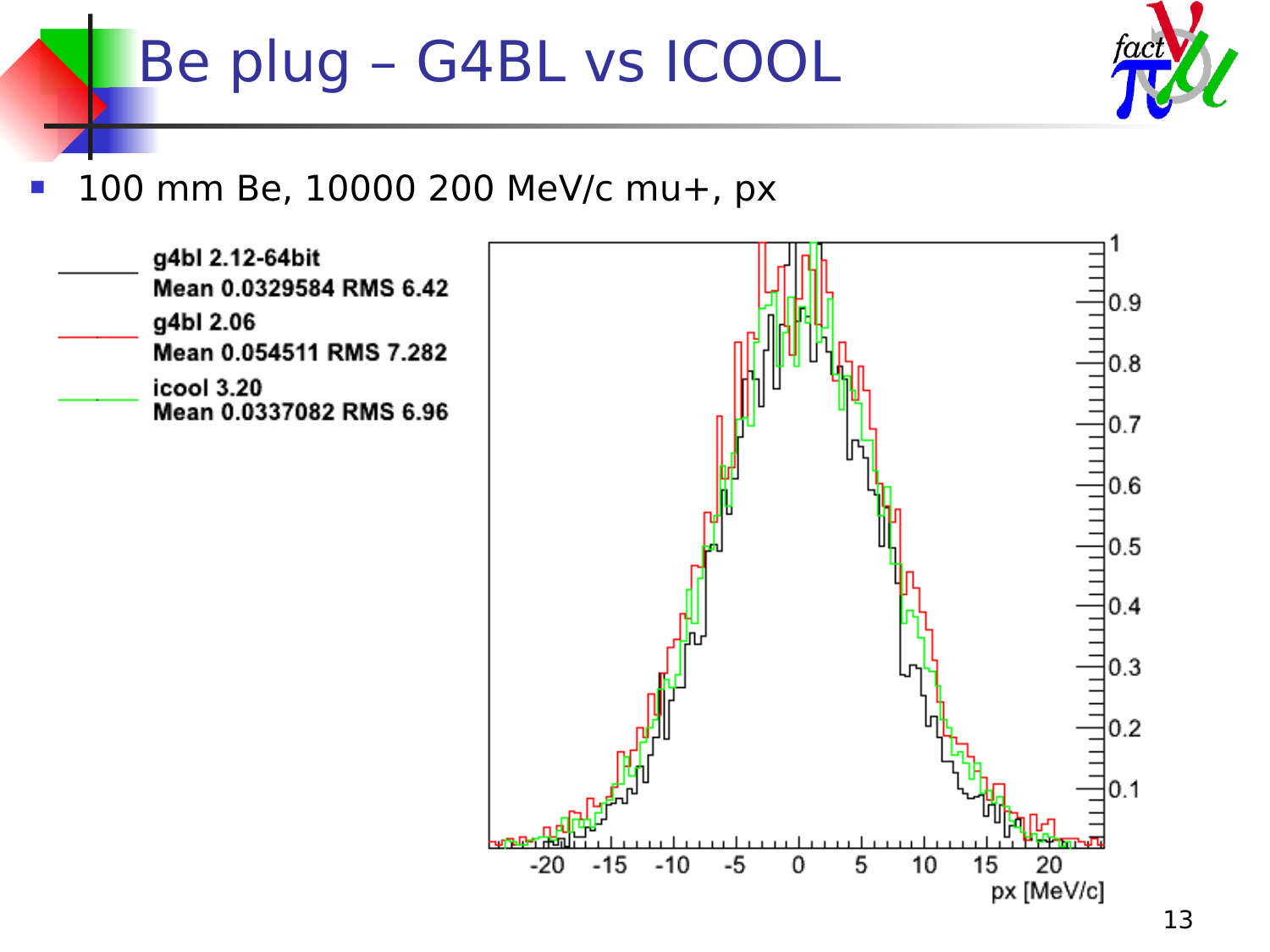### Be plug - G4BL vs ICOOL



#### 100 mm Be, 10000 200 MeV/c pi+, energy  $\mathbb{R}^3$

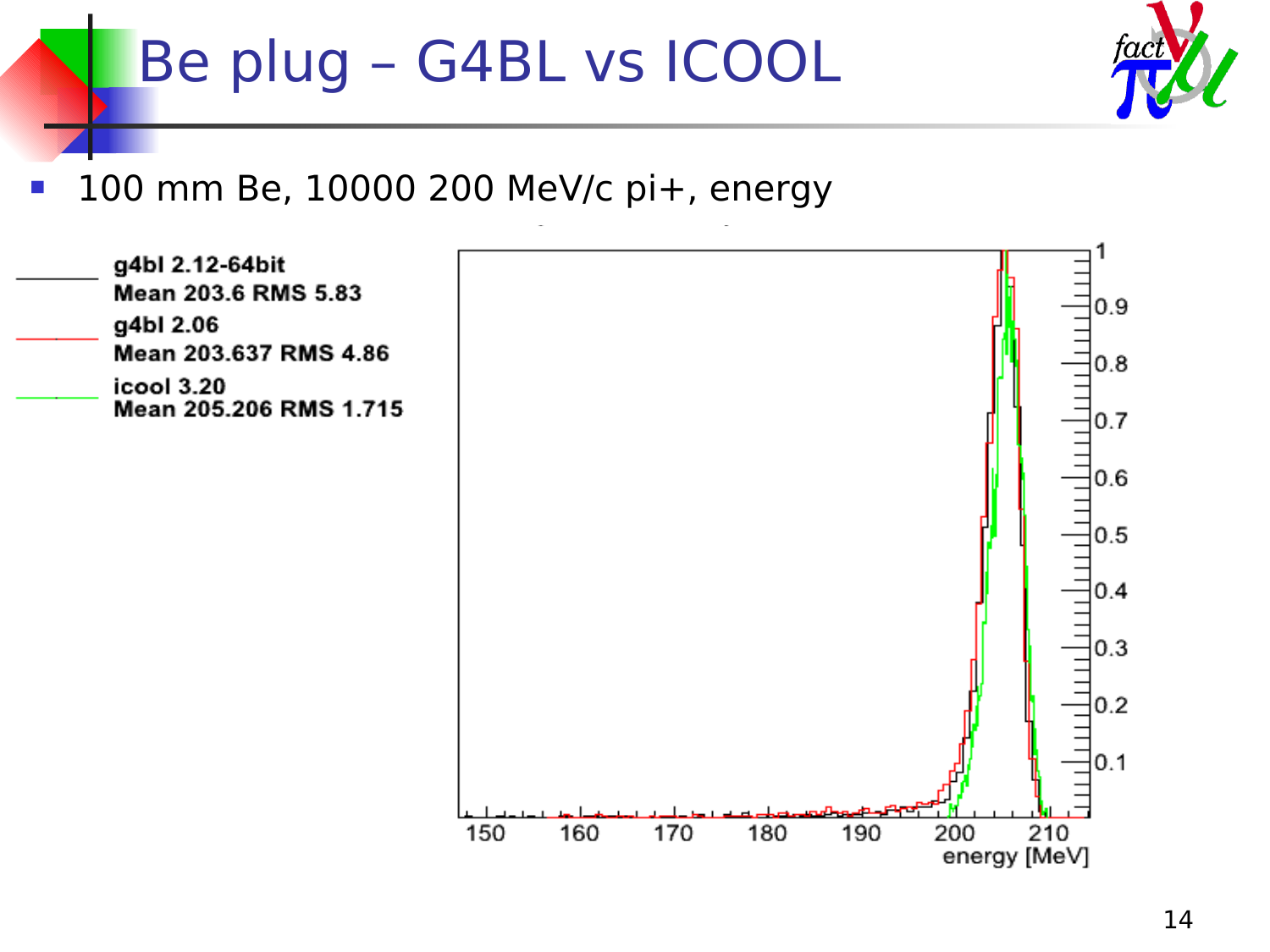### Be plug – G4BL vs ICOOL



100 mm Be, 10000 800 MeV/c proton, total energy